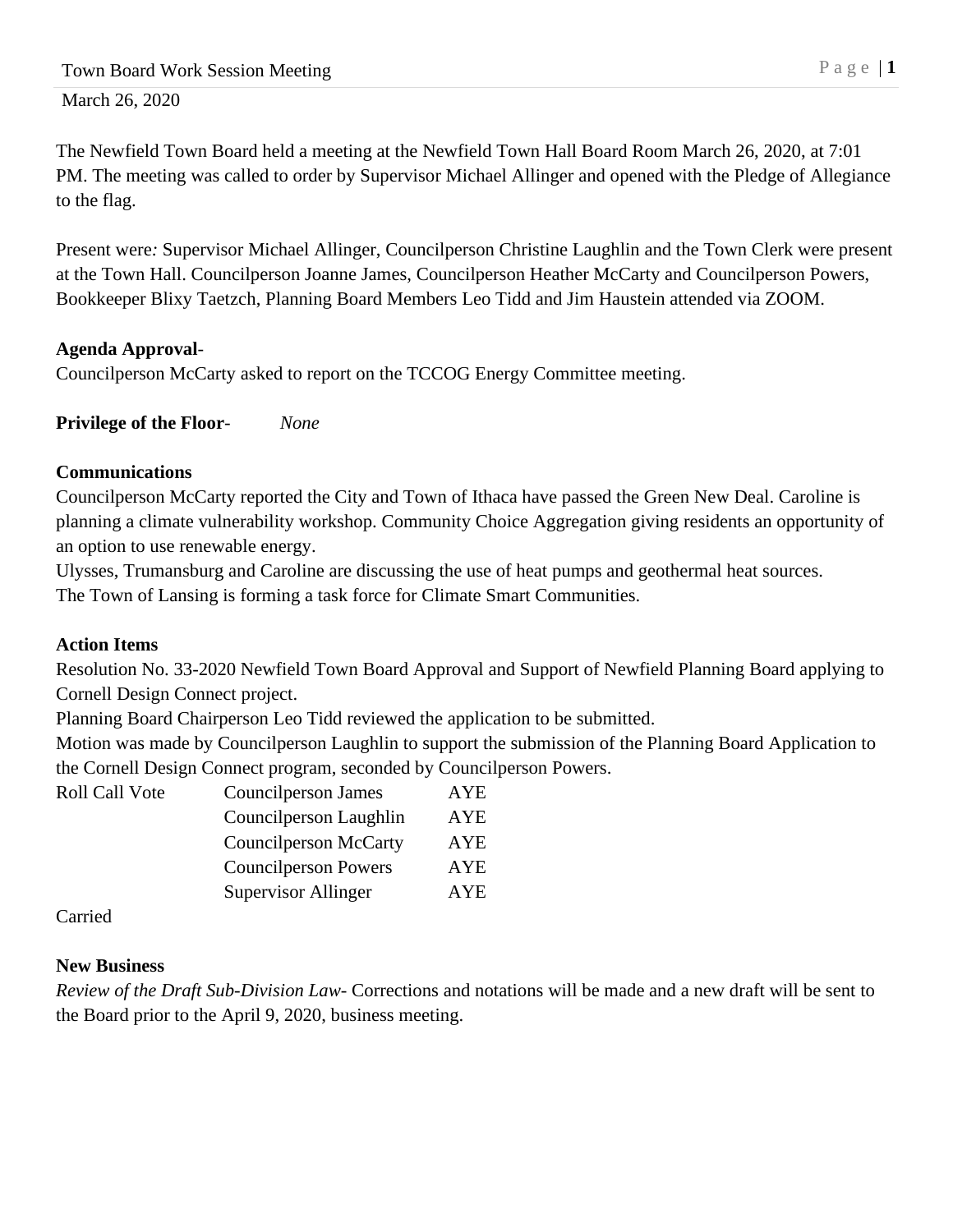*Junk Code Officer Procedures-* The board reviewed Mr. Brown's interpretations of the Junk Yard Law from the document submitted March 12, 2020. Attorney Smith will be asked to review regarding the suggested procedures. Councilperson Laughlin asked for legal council regarding amending the 1988 Junk Yard Law.

## *Social Media Policy*- Councilperson McCarty drafted the following Social Media Policy: **Town of Newfield Social Media Policy**

**I. Purpose:** This Social Media Policy provides guidelines for the establishment of and use of social media sites by the Town of Newfield as a means of conveying information to members of the public. Using social media technologies can help the Town reach residents efficiently with the most up-to-date information and increase the transparency of government. This will allow the Town to accomplish the following:

- Update people on important news, meetings, events and emergency information.
- Increase resident participation in meetings and events
- Direct people to the Town website for further information.

## **II. Definition of Social Media/Social Networking:**

This policy refers to the use of Internet forums, sites like Facebook, Twitter, YouTube, LinkedIn, and photo-sharing sites and blogging sites, among others. Because new social media/networking sites are created regularly; this policy is not limited to the sites named herein.

# **III. General Policy:**

- 1. The creation, maintenance, and discontinuance of the Town of Newfield's social media sites is the sole responsibility of the Town. The Town Supervisor or his/her designee is responsible for maintaining Town's social media site(s), including but not limited to securely maintaining the location and access rights associated with such sites.
- 2. The Town of Newfield's social media page will be set up in conjunction with the town supervisor's email account.
- 3. Accounts used to manage the Town of Newfield's social media presence are privileged accounts and must be treated as such. These accounts are for official use only and must not be used for personal use.
- 4. Passwords of privileged accounts must follow New York State information security standards, be unique on each site, and must not be the same as passwords used to access other Town of Newfield information technology resources.
- 5. Town of Newfield social media sites shall comply with use rules and regulations required by the site provider, including privacy policies.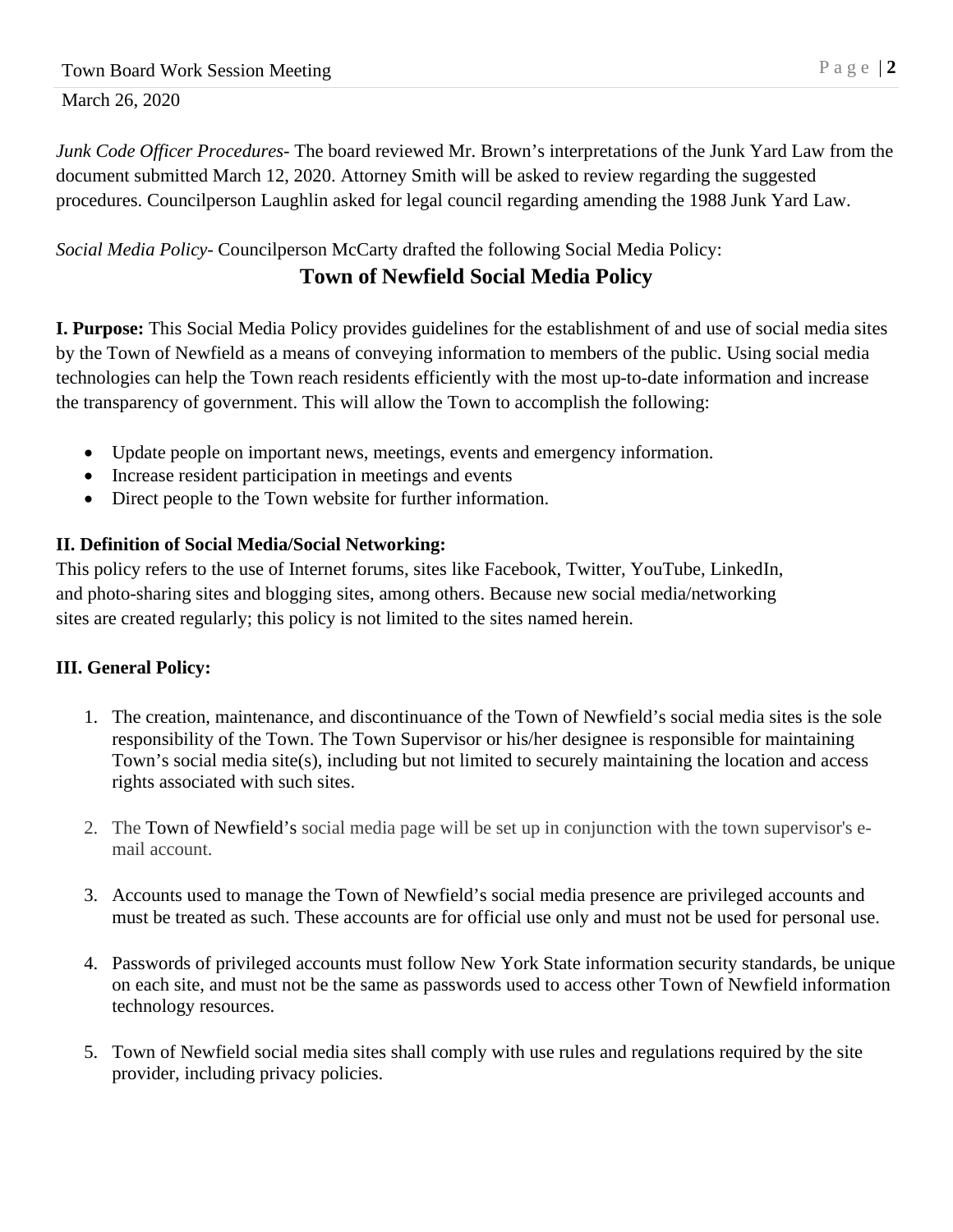- 6. All persons representing the Town of Newfield on Town of Newfield social media sites shall conduct themselves at all times as professional representatives of the Town of Newfield and in a manner consistent with all Town of Newfield policies.
- 7. The Town of Newfield reserves the right to terminate any Town social media site at any time without notice.

### **IV. Content Guidelines:**

- 8. The Town Supervisor, or designee, must review and approve the content of any posting of public information, such as blog comments, tweets, video files, or streams, to social media sites on behalf of the Town. However, Supervisor approval is not required for postings to public forums for technical support, if participation in such forums is within the scope of the user's official duties, has been previously approved by his or her supervisor, and does not include the posting of any sensitive information, including specifics of the Town's information technology infrastructure.
- 9. A link to newfieldny.org will be included on each social media home page.
- 10. The Town of Newfield's Social Media Policy shall be displayed to users or made available by hyperlink on the Town's social media homepages.
- 11. Wherever possible, content posted to Town of Newfield's social media sites will also be available on the Town's main websites.
- 12. Wherever possible, content posted to Town of Newfield's social media sites should contain links directing users back to the Town's official websites for in depth information, forms, documents or online services.
- 13. Administrators will use proper grammar and standard AP style, avoiding jargon and abbreviations. Social media sites can be more casual than most other communication tools but still represent the Town of Newfield at all times.
- 14. Information posted online on behalf of the Town of Newfield may be subject to the record retention/disposition provisions of the Arts and Cultural Affairs Law, www.archives.nysed.gov and may be subject to Freedom of Information Law (FOIL) requests.
- 15. Only content posted by the Town of Newfield will be allowed on the social media website, whenever the social media site settings allow. On some social media sites, such as Facebook, there is not a setting to disallow comments. When comments cannot be removed, comments will be reviewed by the Town Supervisor, or designee on a regular basis.
- 16. Content on the Town of Newfield's social media sites will include Town sanctioned activities which will include, but are not limited to: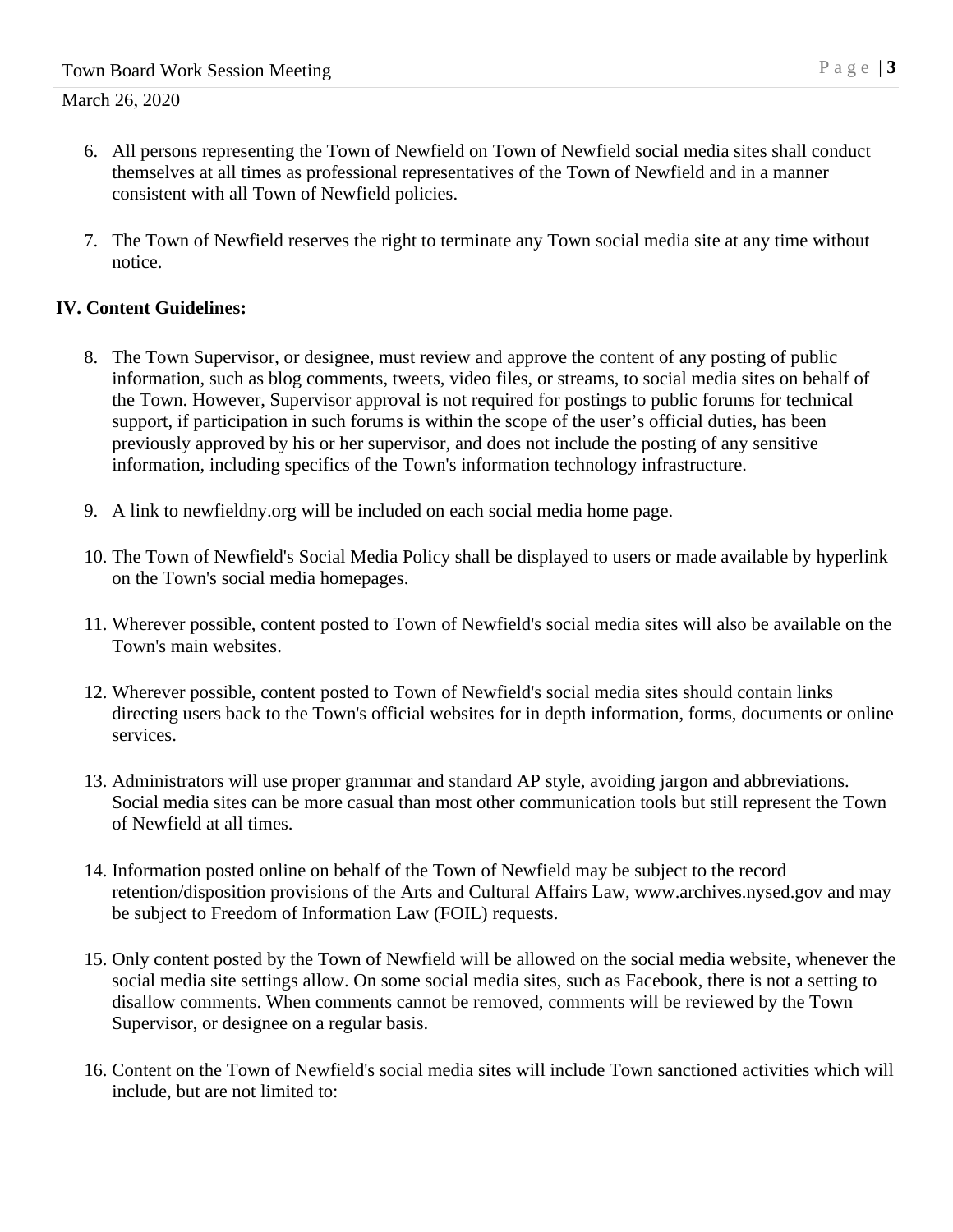- Town Announcements
- Information on Town events type, date, time, location
- Photographs of Town events
- Early closings of Town Facilities
- High priority news
- Cultural events
- 17. The Town of Newfield does not endorse any website, link, public comment or advertisement on its social media sites placed by the public or vendors and/or partners.
- 18. The Town of Newfield reserves the right to remove any content, including comments, from its social media sites at any time.

## **V. Effective date:** This policy takes effect on March 26, 2020.

Motion was made by Councilperson Powers to adopt the Town of Newfield Social Media Policy, seconded by Councilperson James.

Discussion: Councilperson Laughlin stated she did not feel the Town needed a Facebook or Social Media presence, but felt the policy was well written.

Supervisor Allinger feels there is a segment of the population that will respond and get information from to Facebook and this would help them to look to the Town website for information.

Councilperson McCarty commented that the Social Media presence could help increase resident participation at meetings and community events.

| <b>Roll Call Vote</b> | Councilperson James          | AYE        |
|-----------------------|------------------------------|------------|
|                       | Councilperson Laughlin       | <b>NAY</b> |
|                       | <b>Councilperson McCarty</b> | <b>AYE</b> |
|                       | <b>Councilperson Powers</b>  | <b>AYE</b> |
|                       | Supervisor Allinger          | AYE.       |
|                       |                              |            |

Carried

## **Old Business**

Smart Climate- Terry Carroll will be asked to Zoom in to the April 9, 2020, Business Meeting.

Capital Improvements

Employee Manual Noise Law

Animal Law